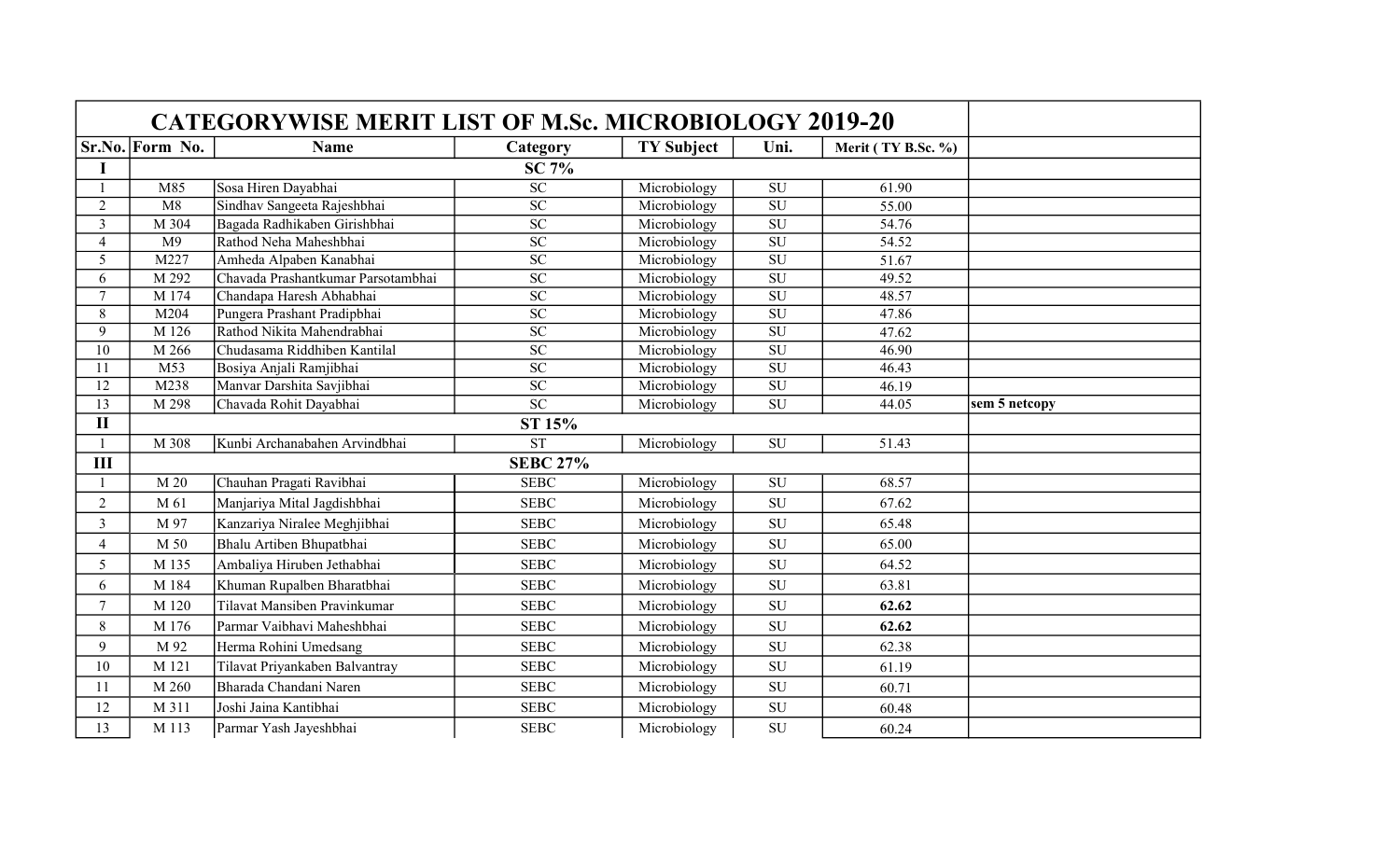|        | Sr.No. Form No. | <b>Name</b>                       | Category    | <b>TY Subject</b> | Uni.       | Merit (TY B.Sc. %) |                  |
|--------|-----------------|-----------------------------------|-------------|-------------------|------------|--------------------|------------------|
| 14     | M 35            | Jethva Sohankumar Subhasbhai      | <b>SEBC</b> | Microbiology      | SU         | 60.00              |                  |
| 15     | M 221           | Nakum Ranjan Devjibhai            | <b>SEBC</b> | Microbiology      | SU         | 59.76              |                  |
| 16     | M 186           | Parmar Shantiben Valabhai         | <b>SEBC</b> | Microbiology      | SU         | 59.29              |                  |
| 17     | M 27            | Bhalvani Sohil Altafbhai          | <b>SEBC</b> | Microbiology      | SU         | 59.05              |                  |
| 18     | M 88            | Gohil Kuldip Ashvinbhai           | <b>SEBC</b> | Microbiology      | SU         | 58.81              |                  |
| 19     | M 43            | Chauhan Kajalben Bhavsinhbhai     | <b>SEBC</b> | Microbiology      | SU         | 57.86              |                  |
| 20     | M303            | Baraiya Bansi Madhusudan          | <b>SEBC</b> | Microbiology      | SU         | 57.62              |                  |
| 21     | M 254           | Gohel Afzal Sulemanbhai           | <b>SEBC</b> | Microbiology      | SU         | 57.14              |                  |
| 22     | M 200           | Dangar Radhikaben Valjibhai       | <b>SEBC</b> | Microbiology      | SU         | 56.90              |                  |
| 23     | M 283           | Sanchaniya Bhavin Bhanuprasadbhai | <b>SEBC</b> | Microbiology      | SU         | 56.67              |                  |
| 24     | M 286           | Nakum Darshanaben Hirabhai        | <b>SEBC</b> | Microbiology      | SU         | 56.43              |                  |
| 25     | M 36            | Dholakiya Sagar Khodabhai         | <b>SEBC</b> | Microbiology      | SU         | 55.95              |                  |
| 26     | M 189           | Vadoliya Jigna Kantilal           | <b>SEBC</b> | Microbiology      | <b>SU</b>  | 55.95              |                  |
| 27     | M 191           | Tai Sajeda Khalik                 | <b>SEBC</b> | Microbiology      | SU         | 55.95              |                  |
| 28     | M 31            | Bagthaliya Vivekkumar Shantilal   | <b>SEBC</b> | Microbiology      | SU         | 55.71              |                  |
| 29     | M 30            | Parmar Dishabahen Chandrasinh     | <b>SEBC</b> | Microbiology      | SU         | 55.48              |                  |
| $30\,$ | M 151           | Mardiya Kairvi Riteshbhai         | <b>SEBC</b> | Microbiology      | SU         | 55.24              |                  |
| 31     | M 255           | Nimbark Devyaniben Kantilal       | <b>SEBC</b> | Microbiology      | SU         | 55.00              |                  |
| 32     | M 26            | Dodiya Rushita Bhupatsinh         | <b>SEBC</b> | Microbiology      | SU         | 54.52              |                  |
| 33     | M 123           | Vala Radhika Atulbhai             | <b>SEBC</b> | Microbiology      | SU         | 54.52              | NCC <sub>C</sub> |
| 34     | M 98            | Kugasiya Bhumika Prabhatbhai      | <b>SEBC</b> | Microbiology      | SU         | 53.57              |                  |
| 35     | M 34            | Vaghela Maulik Sureshbhai         | <b>SEBC</b> | Microbiology      | SU         | 51.67              |                  |
| 36     | M 52            | Karena Poonam Rajeshhbhai         | <b>SEBC</b> | Microbiology      | <b>SU</b>  | 51.67              |                  |
| 37     | M 246           | Chauhan Nikitaben Ashvinbhai      | <b>SEBC</b> | Microbiology      | SU         | 51.43              |                  |
| 38     | M 230           | Dabhi Nayna Jayantibhai           | <b>SEBC</b> | Microbiology      | SU         | 50.71              |                  |
| 39     | M 199           | Vadher Darshanaben Karshanbhai    | <b>SEBC</b> | Microbiology      | SU         | 49.76              |                  |
| 40     | M 267           | Gohil Dimple Dayalji              | <b>SEBC</b> | Microbiology      | ${\rm SU}$ | 49.52              |                  |
| 41     | M 156           | Amarkotiya Ankitaben Pravinbhai   | <b>SEBC</b> | Microbiology      | SU         | 49.29              |                  |
| 42     | M 141           | Dahima Pratixaben Manubhai        | <b>SEBC</b> | Microbiology      | SU         | 48.57              |                  |
| 43     | M 13            | Basiya Radha Bhratbhai            | <b>SEBC</b> | Microbiology      | SU         | 48.33              |                  |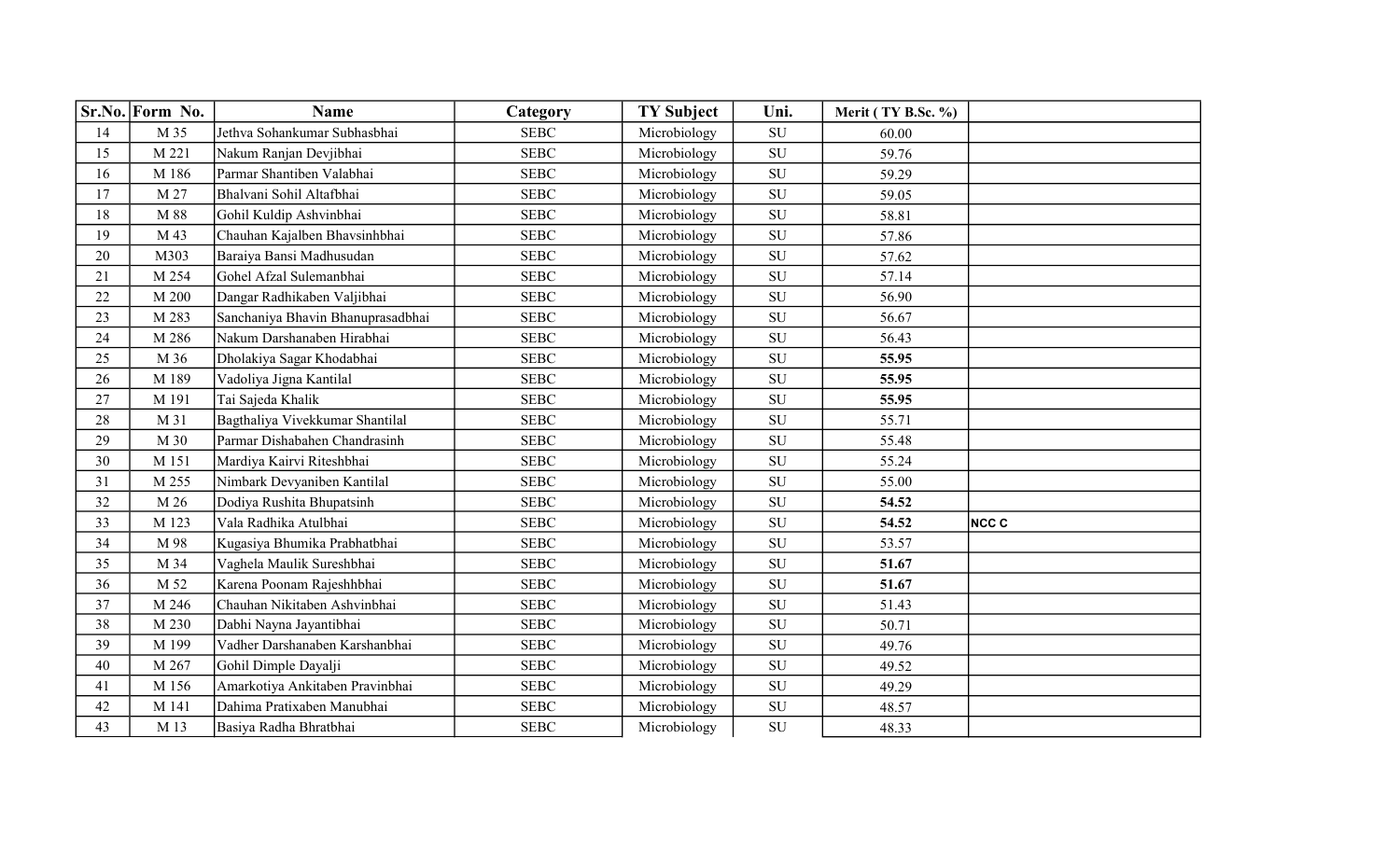|                | Sr.No. Form No. | <b>Name</b>                      | Category                | <b>TY Subject</b>    | Uni.       | Merit (TY B.Sc. %) |                                                          |
|----------------|-----------------|----------------------------------|-------------------------|----------------------|------------|--------------------|----------------------------------------------------------|
| $44$           | M 197           | Mori Ridhdhishabahen Gopalbhai   | <b>SEBC</b>             | Microbiology         | SU         | 48.10              |                                                          |
| 45             | M 37            | Jatiya Dipali Ramesh             | <b>SEBC</b>             | Microbiology         | SU         | 47.62              |                                                          |
| 46             | M 122           | Goswami Mansi Vijaybharti        | <b>SEBC</b>             | Microbiology         | SU         | 47.14              |                                                          |
| 47             | M 226           | Gohel Rashmibahen Dhirajlal      | <b>SEBC</b>             | Microbiology         | SU         | 47.14              |                                                          |
| 48             | M 305           | Devmurari Saryuben Sureshbhai    | <b>SEBC</b>             | Microbiology         | SU         | 46.43              |                                                          |
| 49             | M 28            | Kalotra Bharat Matrabhai         | <b>SEBC</b>             | Microbiology         | SU         | 46.19              |                                                          |
| 50             | M 160           | Devvaliya Jyotsnaben Bhanajibhai | <b>SEBC</b>             | Microbiology         | <b>SU</b>  | 46.19              |                                                          |
| 51             | M 275           | Parmar Nehalba Anirudhasinh      | <b>SEBC</b>             | Microbiology         | SU         | 45.71              |                                                          |
| 52             | M 314           | Sapariya Hemangi Rameshbhai      | <b>SEBC</b>             | Microbiology         | SU         | 45.71              |                                                          |
| 53             | M 29            | Dudhrejiya Devang Dharmeshkumar  | <b>SEBC</b>             | Microbiology         | SU         | 45.00              |                                                          |
| 54             | M 213           | Vekariya Yogeshkumar Bhupatbhai  | <b>SEBC</b>             | Microbiology         | SU         | 44.52              |                                                          |
| 55             | M 309           | Rathod Priya Pravinbhai          | <b>SEBC</b>             | Microbiology         | SU         | 44.29              |                                                          |
| 56             | M 110           | Goswami Bansi Ashishpari         | <b>SEBC</b>             | Microbiology         | SU         | 43.81              |                                                          |
| 57             | M 301           | Ram Vasantiben Amarbhai          | <b>SEBC</b>             | Microbiology         | SU         | 43.57              |                                                          |
| 58             | M 217           | Dervaliya Sumitkumar Thobhanbhai | <b>SEBC</b>             | Microbiology         | SU         | 42.38              |                                                          |
| 59             | M 287           | Gohel Shivani Anilbhai           | <b>SEBC</b>             | Microbiology         | SU         | 42.14              |                                                          |
| 60             | M 236           | Davda Shreya Vinodbhai           | <b>SEBC</b>             | Microbiology         | SU         | 41.90              |                                                          |
| 61             | M 306           | Tankpathrecha Mohit Nitinbhai    | <b>SEBC</b>             | Microbiology         | SU         | 41.90              |                                                          |
| 62             | M 133           | Pankhaniya Tejal Jayntilal       | <b>SEBC</b>             | Microbiology         | SU         | 40.95              |                                                          |
| 63             | M 248           | Mistri Trupti Vasudevbhai        | <b>SEBC</b>             | Microbiology         | ${\rm SU}$ | 40.48              |                                                          |
| 64             | M 101           | Makwana Bhumiben Mansukhbhai     | <b>SEBC</b>             | Microbiology         | <b>SU</b>  | 40.00              |                                                          |
|                |                 |                                  |                         |                      |            |                    |                                                          |
| 65             | M 84            | Sikotariya Hansraj Virji         | <b>SEBC</b>             | Microbiology         | <b>SU</b>  | 44.52              | <b>Result withheld, Non creamilayer</b><br>not submitted |
| 66             | M38             | Parmar Heena Babulal             | <b>SEBC</b>             | <b>Biotechnology</b> | SU         | 43.81              |                                                          |
| IV             |                 | <b>SG (Supernumeric 1 Seat)</b>  |                         |                      |            |                    |                                                          |
| $\mathbf{1}$   | M72             | Vatsaraj Rucha Divyakantbhai     | $\operatorname{SG/EWS}$ | Microbiology         | SU         | 60.48              |                                                          |
| $\overline{c}$ | M21             | Joshi Pooja Kirankumar           | SG/General              | Microbiology         | ${\rm SU}$ | 57.14              |                                                          |
| $\overline{3}$ | M 149           | Raval Hetvi Vijay                | SG/General              | Microbiology         | SU         | 55.71              |                                                          |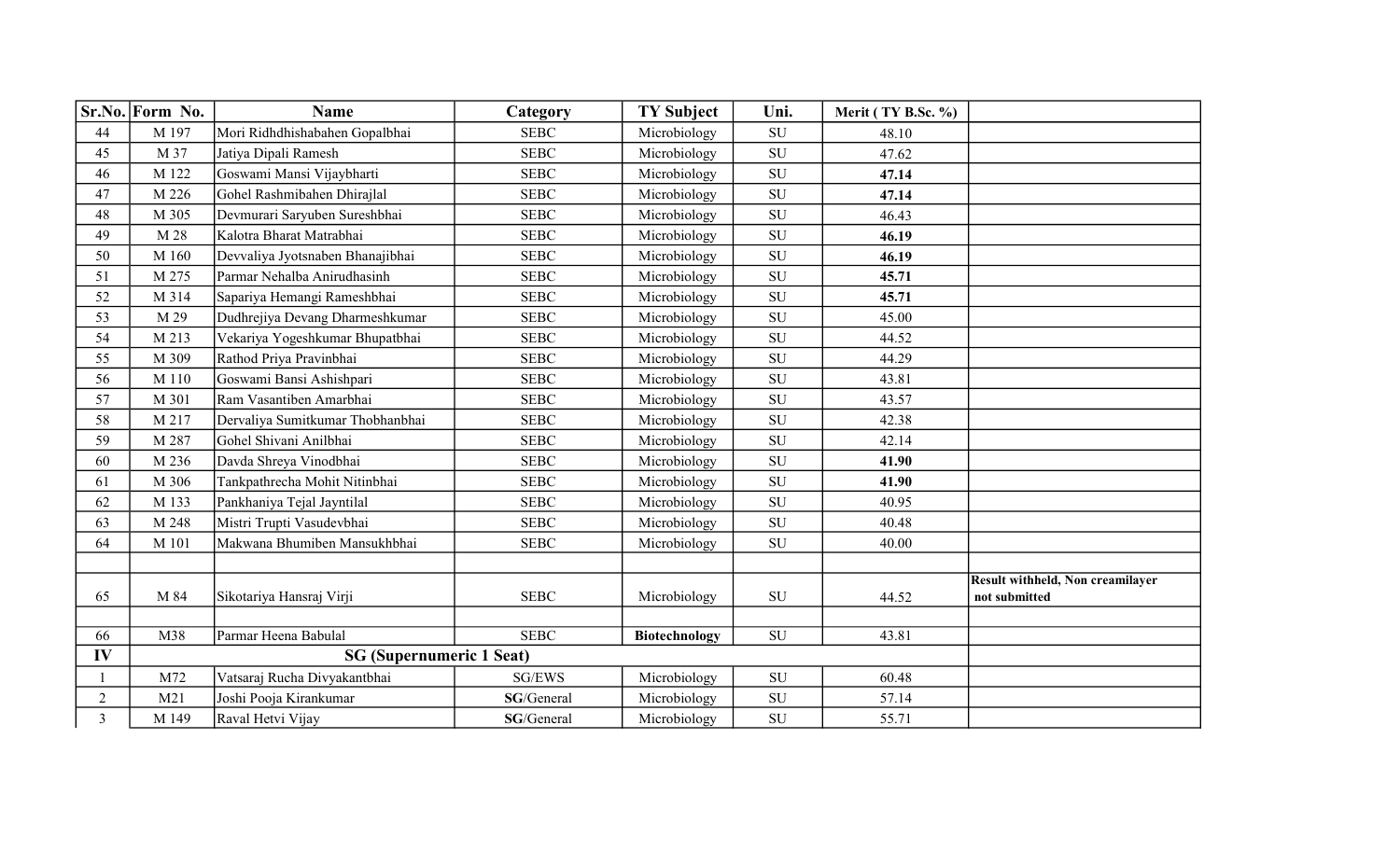|                 | Sr.No. Form No. | <b>Name</b>                        | Category                                  | <b>TY Subject</b> | Uni.                     | Merit (TY B.Sc. %) |                                      |
|-----------------|-----------------|------------------------------------|-------------------------------------------|-------------------|--------------------------|--------------------|--------------------------------------|
| 4               | M14             | Hansalia Charmi Jyotishbhai        | SG/General                                | Microbiology      | ${\rm SU}$               | 41.19              |                                      |
| $\mathbf{V}$    |                 |                                    | Ex. Serviceman (Supernumeric 1 Seat)      |                   |                          |                    |                                      |
|                 |                 |                                    | <b>Ex-Serviceman</b>                      |                   |                          |                    |                                      |
|                 | M 146           | Solanki Khushaliba Dilubha         | /General                                  | Microbiology      | ${\rm SU}$               | 45.71              |                                      |
| <b>VI</b>       |                 |                                    | Sau. Uni. Staff Quota (Supernumeric Seat) | <b>NIL</b>        |                          |                    |                                      |
| <b>VII</b>      |                 | EWS (10%) (Supernumeric Seat)      |                                           |                   |                          |                    |                                      |
|                 | M224            | Talaviya Mansiben Kishorbhai       | <b>EWS</b>                                | Microbiology      | ${\rm SU}$               | 75.00              |                                      |
| $\overline{2}$  | M89             | Koladiya Gopiben Arvindbhai        | <b>EWS</b>                                | Microbiology      | ${\rm SU}$               | 72.62              |                                      |
| $\overline{3}$  | M87             | Khirsariya Happy Shantilal         | <b>EWS</b>                                | Microbiology      | SU                       | 70.24              |                                      |
| $\overline{4}$  | M 181           | Sarvadiya Shraddhaben Nandlalabhai | <b>EWS</b>                                | Microbiology      | $\overline{\mathrm{SU}}$ | 69.52              |                                      |
| 5               | M <sub>7</sub>  | Khunt Monika Bhupatbhai            | <b>EWS</b>                                | Microbiology      | SU                       | 67.14              |                                      |
| 6               | M49             | Metaliya Bhakti Ashokbhai          | <b>EWS</b>                                | Microbiology      | $\overline{\mathrm{SU}}$ | 66.19              |                                      |
| $\overline{7}$  | M220            | Bhalala Sadhana Mansukhlal         | <b>EWS</b>                                | Microbiology      | $\overline{\mathrm{SU}}$ | 66.19              |                                      |
| 8               | M223            | Talaviya Nidhi Mansukhbhai         | EWS                                       | Microbiology      | SU                       | 62.86              |                                      |
| 9               | M240            | Khorajiya Alfiyaj Rasulbhai        | <b>EWS</b>                                | Microbiology      | ${\bf SU}$               | 61.67              |                                      |
| 10              | M33             | Savaliya Priyank Rameshbhai        | <b>EWS</b>                                | Microbiology      | SU                       | 61.43              |                                      |
| 11              | M 170           | Gadhiya Mahek Narendrabhai         | EWS                                       | Microbiology      | SU                       | 60.95              |                                      |
| 12              | M 261           | Barvaliya Hinaben Ashvinbhai       | <b>EWS</b>                                | Microbiology      | SU                       | 60.71              | <b>EWS</b> certificate not submitted |
| 13              | M72             | Vatsaraj Rucha Divyakantbhai       | $\textit{EWS}/\textbf{SG}$                | Microbiology      | ${\rm SU}$               | 60.48              |                                      |
| 14              | M96             | Bhagiya Tinkal Vinodbhai           | <b>EWS</b>                                | Microbiology      | $\overline{\mathrm{SU}}$ | 59.52              |                                      |
| 15              | M233            | Kathiriya Bhumikaben Vallabhbhai   | <b>EWS</b>                                | Microbiology      | ${\rm SU}$               | 59.29              |                                      |
| 16              | M81             | Khunt Jindali Laljibhai            | EWS                                       | Microbiology      | $\overline{\mathrm{SU}}$ | 59.05              |                                      |
| $\overline{17}$ | M1              | Bhalodiya Nyusi Alpeshbhai         | <b>EWS</b>                                | Microbiology      | $\overline{\mathrm{SU}}$ | 58.81              |                                      |
| 18              | M78             | Pansara Juliben Pravinbhai         | <b>EWS</b>                                | Microbiology      | ${\rm SU}$               | 58.81              |                                      |
| $\overline{19}$ | M77             | Kchchhi Rutvi Madhavjibhai         | <b>EWS</b>                                | Microbiology      | $\overline{\mathrm{SU}}$ | 58.57              |                                      |
| 20              | M86             | Kalariya Drashtiben Nitinbhai      | EWS                                       | Microbiology      | $\overline{\mathrm{SU}}$ | 58.57              |                                      |
| 21              | M 290           | Bhalala Ektabahen Mahendrabhai     | <b>EWS</b>                                | Microbiology      | $\overline{\mathrm{SU}}$ | 57.14              |                                      |
| $\overline{22}$ | M 265           | Dobariya Madhvi Mahendrabhai       | <b>EWS</b>                                | Microbiology      | SU                       | 56.67              |                                      |
| 23              | M32             | Davara Bhautik Govindbhai          | EWS                                       | Microbiology      | SU                       | 54.05              |                                      |
| 24              | M 285           | Pathan Maksudraj Firozkhan         | EWS                                       | Microbiology      | $\overline{\mathrm{SU}}$ | 53.81              |                                      |
| $\overline{25}$ | M 190           | Bhalala Nidhi Girdharbhai          | <b>EWS</b>                                | Microbiology      | ${\rm SU}$               | 53.57              |                                      |
| 26              | M232            | Pipaliya Hiral Mansukhbhai         | <b>EWS</b>                                | Microbiology      | ${\rm SU}$               | 52.86              |                                      |
| $\overline{27}$ | M64             | Bhoraniya Meghana Dineshbhai       | <b>EWS</b>                                | Microbiology      | $\overline{\mathrm{SU}}$ | 52.38              |                                      |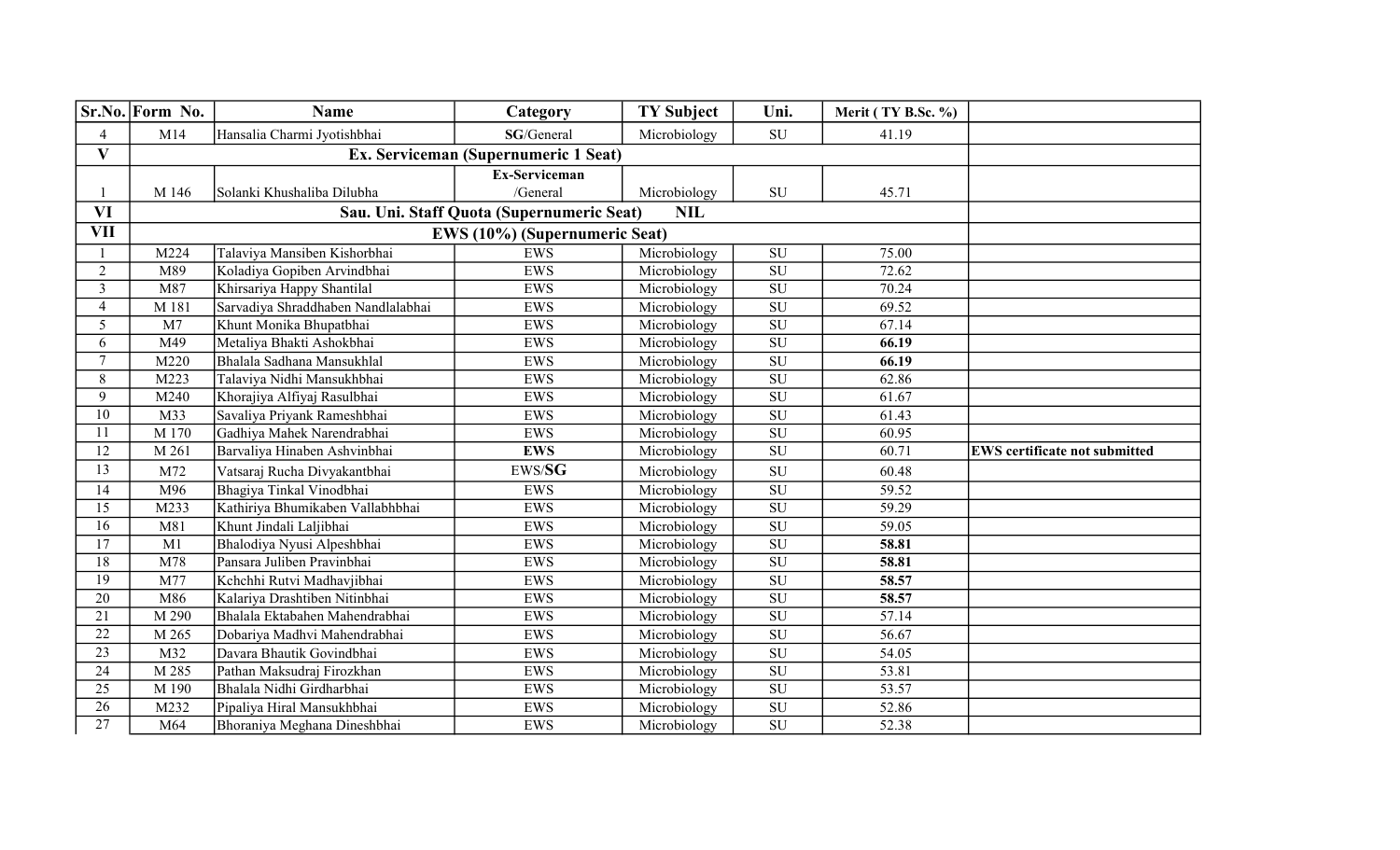|                 | Sr.No. Form No. | <b>Name</b>                         | Category                                                      | <b>TY Subject</b> | Uni.                     | Merit (TY B.Sc. %) |                               |
|-----------------|-----------------|-------------------------------------|---------------------------------------------------------------|-------------------|--------------------------|--------------------|-------------------------------|
| 28              | M 172           | Kariya Ameeben Maheshbhai           | <b>EWS</b>                                                    | Microbiology      | SU                       | 51.43              |                               |
| 29              | M71             | Gadhethariya Krimal Manishbhai      | <b>EWS</b>                                                    | Microbiology      | SU                       | 50.00              |                               |
| $\overline{30}$ | M 284           | Kanani Gaurav Damjibhai             | <b>EWS</b>                                                    | Microbiology      | $\overline{\mathrm{SU}}$ | 49.52              |                               |
| 31              | M69             | Malaviya Dishaben Chunilal          | <b>EWS</b>                                                    | Microbiology      | $\overline{\mathrm{SU}}$ | 49.05              |                               |
| $\overline{32}$ | M <sub>5</sub>  | Bhatt Keyur Vijaybhai               | EWS                                                           | Microbiology      | SU                       | 47.14              |                               |
| $\overline{33}$ | M 166           | Vyas Priyankaben Jagdishkumar       | EWS                                                           | Microbiology      | SU                       | 47.14              |                               |
| 34              | M51             | Vadodariya Yagnik Sanjaybhai        | EWS                                                           | Microbiology      | $\overline{\mathrm{SU}}$ | 45.95              |                               |
| $\overline{35}$ | M 164           | Asodariya Snehil Arvindbhai         | EWS                                                           | Microbiology      | $\overline{\mathrm{SU}}$ | 43.10              |                               |
|                 |                 |                                     |                                                               |                   |                          |                    |                               |
| $\overline{36}$ | M 111           | Boghara Dishaben Bipinbhai          | <b>EWS</b>                                                    | Microbiology      | SU                       | 41.90              | <b>Result Whithheld</b>       |
| 37              | M239            | Vaghasiya Shivangi Bhupatbhai       | EWS                                                           | Microbiology      | $\overline{\mathrm{SU}}$ | 21.90              | Sem 6 netcopy, Result pending |
| <b>VIII</b>     |                 |                                     | PH (Out of Respective Category) NIL                           |                   |                          |                    |                               |
| IX              |                 |                                     | <b>OTHER UNI. OF GUJARAT 1 Seat (Out of General Category)</b> |                   |                          |                    |                               |
| 1               | M210            | Thacker Gayatri Pankajbhai          | <b>EWS</b>                                                    | Microbiology      | <b>KSKV</b>              | 85.09              |                               |
| $\overline{2}$  | M 192           | Suvagiya Dhruvi Kiritbhai           | General                                                       | Microbiology      | Bhakt Kavi.              | 84.20              |                               |
| $\overline{3}$  | M251            | Barad Purvangiben Raghubhai         | <b>SEBC</b>                                                   | Microbiology      | Bhakt Kavi.              | 83.90              | sem 5 netcopy                 |
| $\overline{4}$  | M 262           | Jani Dhvani Bharatbhai              | General                                                       | Microbiology      | RK Uni.                  | 83.55              | sem 6 netcopy                 |
| 5               | M83             | Kanojia Hetvi Rajendraprasad        | General                                                       | Microbiology      | RK Uni.                  | 82.85              | sem 6 net copy                |
| 6               | M 137           | Godhani Foramben Mansukhbhai        | General                                                       | Microbiology      | Bhakt Kavi.              | 82.20              |                               |
| $7\phantom{.0}$ | M 163           | Vora Mansi Rameshbhai               | EWS                                                           | Microbiology      | Bhakt Kavi.              | 81.70              |                               |
| $8\,$           | M 138           | Vikani Happyben Jaysukhbhai         | General                                                       | Microbiology      | Bhakt Kavi.              | 81.10              |                               |
| 9               | M 144           | Shingala Bhavisha Parsotambhai      | General                                                       | Microbiology      | Bhakt Kavi.              | 80.70              |                               |
| 10              | M 134           | Kansagara Khushbuben Dilipbhai      | General                                                       | Microbiology      | Bhakt Kavi.              | 78.30              |                               |
| 11              | M 124           | Vaidya Vidhi Divyeshbhai            | EWS                                                           | Microbiology      | <b>KSKV</b>              | 77.63              |                               |
| 12              | M 313           | Joshi Janki Dipakbhai               | General                                                       | Microbiology      | Bhakt Kavi.              | 77.40              |                               |
| 13              | M 104           | Kalola Dhara Sureshbhai             | General                                                       | Microbiology      | RK Uni.                  | 75.85              | sem 6 net copy                |
| 14              | M205            | Jadeja Dharamrajsinh Ganshyamsinh   | EWS                                                           | Microbiology      | <b>KSKV</b>              | 75.81              |                               |
| 15              | M 269           | Parmar Abhay Shashikantbhai         | <b>SEBC</b>                                                   | Microbiology      | Bhakt Kavi.              | 75.00              |                               |
| 16              | M 289           | Dhanesha Kinjal Shaileshkumar       | General                                                       | Microbiology      | Bhakt Kavi.              | 74.70              |                               |
| 17              | M201            | Dhanakvadiya Sauravkumar Chimanbhai | <b>SEBC</b>                                                   | Microbiology      | RK Uni.                  | 74.35              | sem 6 netcopy                 |
| 18              | M 295           | Maru Mahima Sureshbhai              | <b>SEBC</b>                                                   | Microbiology      | Bhakt Kavi.              | 73.80              |                               |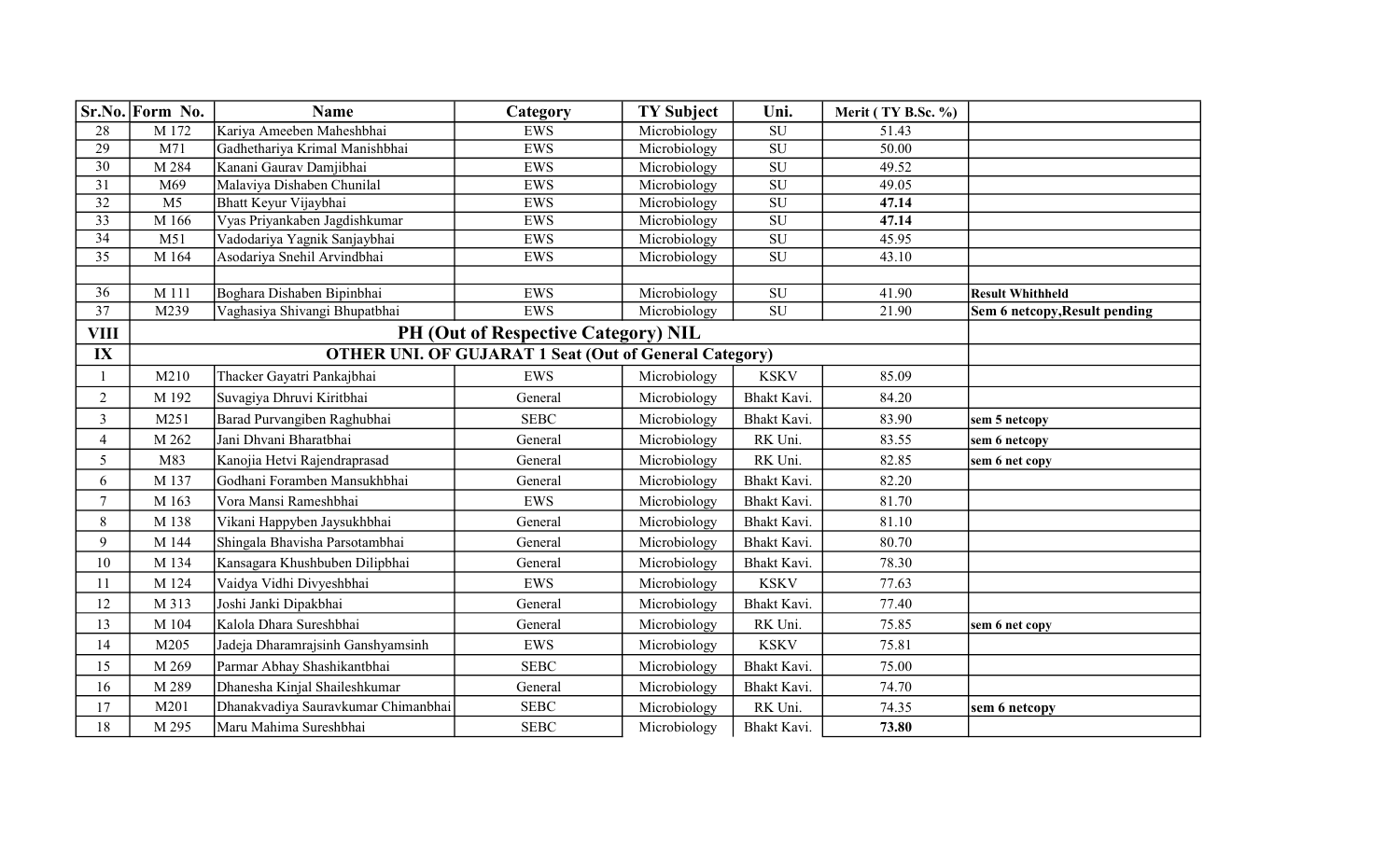|      | Sr.No. Form No. | <b>Name</b>                    | Category                  | <b>TY Subject</b> | Uni.        | Merit (TY B.Sc. %) |                                    |
|------|-----------------|--------------------------------|---------------------------|-------------------|-------------|--------------------|------------------------------------|
| 19   | M 300           | Madam Shabnam Yusuf Suleman    | <b>SEBC/EX Serviceman</b> | Microbiology      | Bhakt Kavi. | 73.80              |                                    |
| 20   | M 145           | Malaviya Dishaben Dineshbhai   | General                   | Microbiology      | Bhakt Kavi. | 73.50              |                                    |
| 21   | M 270           | Makwana Jignasaben Bhaveshbhai | <b>SEBC</b>               | Microbiology      | Bhakt Kavi. | 73.50              |                                    |
| 22   | M202            | Ajani Denisha Sureshbhai       | General                   | Microbiology      | RK Uni.     | 72.90              | sem 6 netcopy                      |
| 23   | M 177           | Jotaniya Dhimen Bhartabhai     | <b>SEBC</b>               | Microbiology      | Bhakt Kavi. | 72.60              |                                    |
| 24   | M80             | Sinhar Vidhiben Vikrambhai     | <b>SEBC</b>               | Microbiology      | Bhakt Kavi. | 72.50              | sem 6 net copy                     |
| 25   | M 132           | Shiroya Binar Madhubhi         | General                   | Microbiology      | RK Uni.     | 72.20              | sem 6 net copy                     |
| 26   | M228            | Goti Janviben Hareshbhai       | General                   | Microbiology      | <b>MKBU</b> | 71.63              | sem 6 netcopy                      |
| 27   | M 131           | Dhauk Hemamshiben Ashvinbhai   | General                   | Microbiology      | RK Uni.     | 71.45              | sem 6 net copy                     |
| 28   | M 179           | Solanki Alfaz Ismailbhai       | <b>SEBC</b>               | Microbiology      | Bhakt Kavi. | 71.40              |                                    |
| 29   | M 193           | Jani Nidhi Dhirenkumar         | General                   | Microbiology      | Bhakt Kavi. | 71.30              |                                    |
| 30   | M 258           | Parmar Namrataben Arvindbhai   | <b>SEBC</b>               | Microbiology      | Bhakt Kavi. | 71.30              | 1 to 4 sem marksheet not submitted |
| 31   | M 128           | Radadiya Khushali Dineshbhai   | EWS                       | Microbiology      | Bhakt Kavi. | 71.20              |                                    |
| 32   | M 259           | Kher Dipikaben Dilipbhai       | <b>SEBC</b>               | Microbiology      | Bhakt Kavi. | 71.10              | 1 to 4 sem marksheet not submitted |
| 33   | M244            | Vaja Ravibhai Jinabhai         | <b>SEBC</b>               | Microbiology      | Bhakt Kavi. | 70.80              |                                    |
| 34   | M 302           | Kaneriya Kruti Kanubhai        | EWS                       | Microbiology      | Bhakt Kavi. | 70.80              | sem 4 netcopy                      |
| 35   | M60             | Chudasama Ruchita Bharatbhai   | <b>SEBC</b>               | Microbiology      | Bhakt Kavi. | 70.70              |                                    |
| 36   | M82             | Parmar Mayursinh Ashoksinh     | EWS                       | Microbiology      | RK Uni.     | 70.70              | sem 6 net copy                     |
| 37   | M 142           | Dudhatra Ridhdhi Vijaybhai     | General                   | Microbiology      | Bhakt Kavi. | 69.60              |                                    |
| 38   | M 187           | Dharmnathi Rinkal Magannath    | General                   | Microbiology      | Bhakt Kavi. | 69.20              |                                    |
| 39   | M 153           | Kathiriya Jensiben Rajeshbhai  | General                   | Microbiology      | Bhakt Kavi. | 69.00              |                                    |
| 40   | M 143           | Dhulkotiya Radhika Bharatbhai  | <b>SEBC</b>               | Microbiology      | Bhakt Kavi. | 68.80              |                                    |
|      |                 |                                |                           |                   |             |                    |                                    |
| 41   | M212            | Vagadiya Ruchita Rajeshbhai    | EWS<br>SC                 | Microbiology      | GU          | 67.75              | sem 6 netcopy                      |
| 42   | M252            | Chandapa Sapna Babubhai        |                           | Microbiology      | Bhakt Kavi. | 67.70              |                                    |
| 43   | M 152           | Nirmal Brinda Atulbhai         | General                   | Microbiology      | GU          | 67.62              | sem 6 net copy                     |
| $44$ | M 288           | Bhatt Kruti Manishbhai         | EWS                       | Microbiology      | Bhakt Kavi. | 67.60              |                                    |
| 45   | M 136           | Kathiriya Juli Pankajbhai      | General                   | Microbiology      | Bhakt Kavi. | 67.10              |                                    |
| 46   | M 312           | Vyas Rakeshkumar Hiteshbhai    | General                   | Microbiology      | Bhakt Kavi. | 67.10              |                                    |
| 47   | M 167           | Patel Snehalkumari Sureshbhai  | <b>ST</b>                 | Microbiology      | <b>HNGU</b> | 65.25              | sem 5,6 netcopy                    |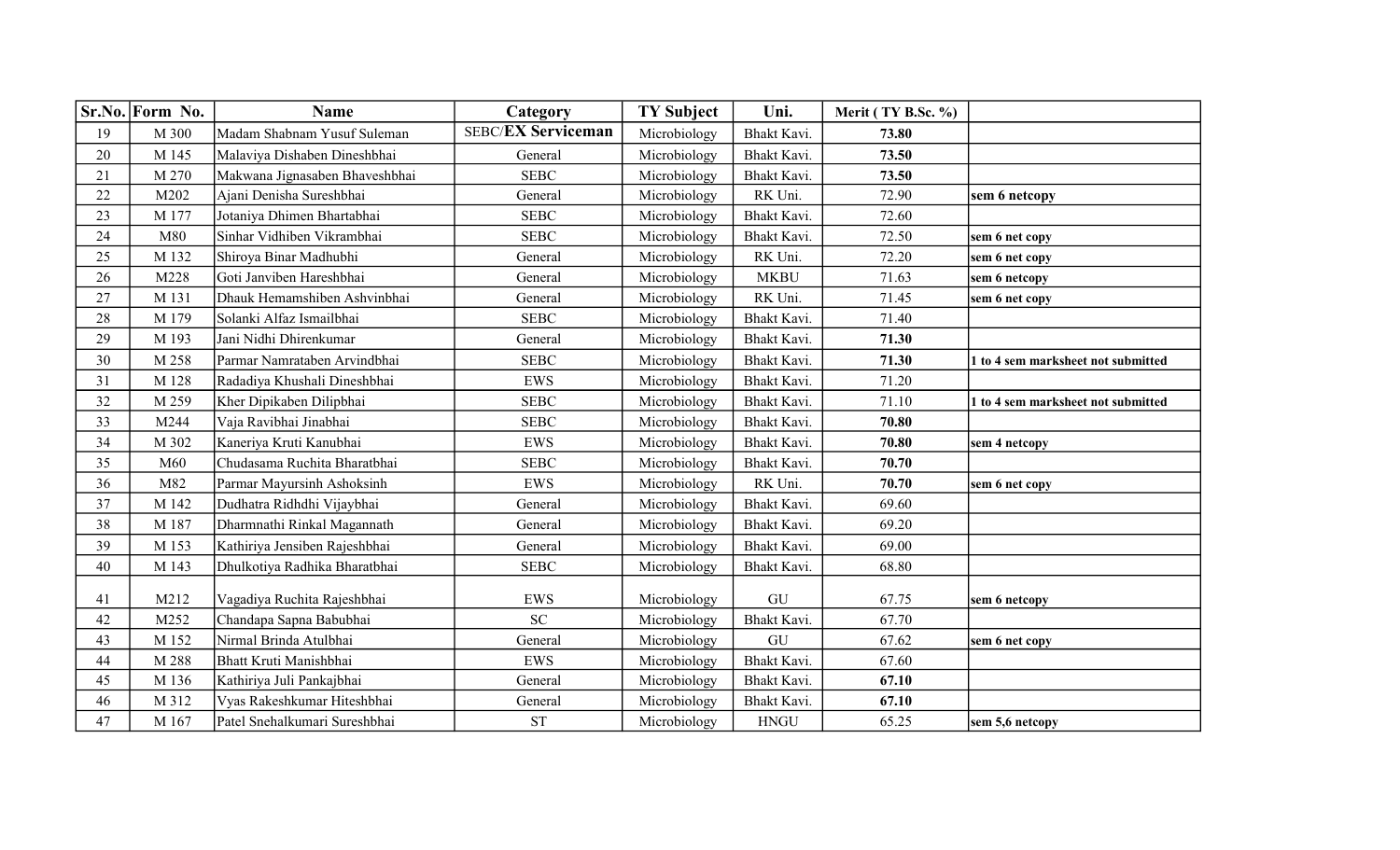|        | Sr.No. Form No. | <b>Name</b>                   | Category     | <b>TY Subject</b> | Uni.         | Merit (TY B.Sc. %) |                                                 |
|--------|-----------------|-------------------------------|--------------|-------------------|--------------|--------------------|-------------------------------------------------|
| $48\,$ | M229            | Chadotara Krutika Zaverbhai   | <b>SEBC</b>  | Microbiology      | <b>MKBU</b>  | 65.09              | sem 6 netcopy                                   |
| 49     | M211            | Sarvaiya Prinkal Satishbhai   | <b>SEBC</b>  | Microbiology      | Marwadi Uni. | 65.00              |                                                 |
| 50     | M 185           | Butani Mayuri Sureshbhai      | General      | Microbiology      | RK Uni.      | 64.80              |                                                 |
|        |                 |                               |              |                   |              |                    | sem 5,6 netcopy,                                |
| 51     | M 171           | Hun Jalpaben Meramanbhai      | <b>ST</b>    | Microbiology      | Bhakt Kavi.  | 64.40              | sem 6 result status pending                     |
| 52     | M222            | Pipaliya Artiben Rajeshbhai   | <b>EWS</b>   | Microbiology      | ${\rm GU}$   | 64.18              | sem 6 netcopy                                   |
| 53     | M 272           | Raval Poojaben Sharadbhai     | EWS          | Microbiology      | <b>MKBU</b>  | 64.16              |                                                 |
| 54     | M231            | Bhatt Pinal Janakbhai         | General      | Microbiology      | <b>MKBU</b>  | 63.63              | sem 6 netcopy                                   |
| 55     | M 180           | Tarpara Nikhil Vallabhbhai    | General      | Microbiology      | Bhakt Kavi.  | 63.40              | Sem 1,5,6 net copy                              |
| 56     | M 196           | Shiyal Sejal Jiteshbhai       | <b>SEBC</b>  | Microbiology      | Bhakt Kavi.  | 63.40              |                                                 |
| 57     | M79             | Bhatt Vidhiben Shaileshbhai   | EWS          | Microbiology      | Bhakt Kavi.  | 61.20              |                                                 |
| 58     | M 297           | Vala Ankita Pankajbhai        | SEBC/SG      | Microbiology      | <b>MKBU</b>  | 61.18              | sem 6 netcopy, Non creamylayer<br>not submitted |
|        |                 |                               |              |                   |              |                    |                                                 |
| 59     | M235            | Kodiya Paresh Bhupendrabhai   | General      | Microbiology      | <b>MKBU</b>  | 60.54              | sem 6 netcopy                                   |
| 60     | M 264           | Maheta Neha Mukeshbhai        | <b>SEBC</b>  | Microbiology      | <b>MKBU</b>  | 60.00              |                                                 |
| 61     | M 310           | Solanki Dharmisha Sarmanbhai  | <b>SEBC</b>  | Microbiology      | ${\rm GU}$   | 59.81              |                                                 |
| 62     | M 168           | Patel Niravbhai Sureshbhai    | <b>ST</b>    | Microbiology      | ${\rm HNGU}$ | 59.75              | sem 5,6 netcopy                                 |
| 63     | M 169           | Patel Uravashikumari Kantilal | <b>ST</b>    | Microbiology      | <b>HNGU</b>  | 59.68              | sem 6 netcopy                                   |
| 64     | M 281           | Vasani Rekhaben Paragbhai     | <b>SEBC</b>  | Microbiology      | <b>MKBU</b>  | 58.36              | sem 6 netcopy                                   |
| 65     | M234            | Yadav Parthkumar Jayntibhai   | <b>SEBC</b>  | Microbiology      | <b>MKBU</b>  | 57.54              | sem 6 netcopy                                   |
| 66     | M 282           | Vedani Asha Jaysukhbhai       | ${\bf SEBC}$ | Microbiology      | <b>MKBU</b>  | 57.54              | sem 6 netcopy                                   |
| 67     | M 161           | Mori Shital Laxamanbhai       | <b>ST</b>    | Microbiology      | RK Uni.      | 57.15              | sem 5,6 netcopy                                 |
| 68     | M 273           | Mer Kinjalben Dhirubhai       | <b>SEBC</b>  | Microbiology      | <b>MKBU</b>  | 56.81              | sem 6 netcopy                                   |
| 69     | M203            | Zalavadiya Krupali Gopalbhai  | EWS          | Microbiology      | ${\rm GU}$   | 55.12              | sem 6 netcopy                                   |
| 70     | M215            | Mandanka Parth Dharmendrabhai | General      | Microbiology      | RK Uni.      | 54.25              |                                                 |
| 71     | M 194           | Parmar Harshidaben Nanjibhai  | General      | Microbiology      | ${\rm GU}$   | 53.25              | sem 5,6 netcopy                                 |
| 72     | M 263           | Bhambhi Priyanshi Pratapbhai  | ${\rm SC}$   | Microbiology      | RK Uni.      | 53.25              | sem 6 netcopy                                   |
| 73     | M245            | Sonagara Tusharbhai Shantilal | <b>SEBC</b>  | Microbiology      | <b>MKBU</b>  | 50.18              | sem 6 netcopy                                   |
| 74     | M 296           | Zala Shilpaba Mahendrsinh     | General      | Microbiology      | ${\rm GU}$   | 47.93              |                                                 |
|        |                 |                               |              |                   |              |                    |                                                 |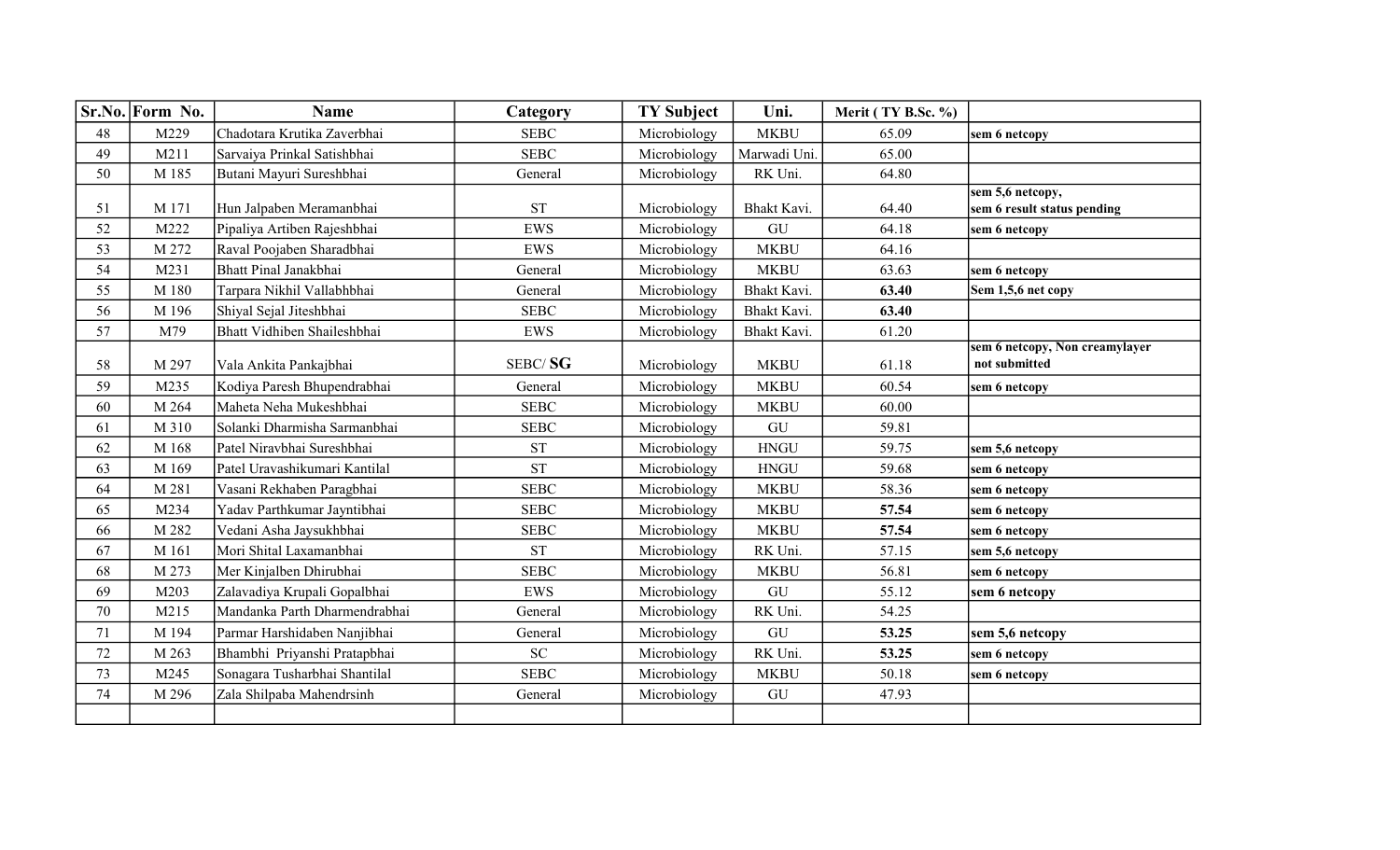|                 | Sr.No. Form No. | <b>Name</b>                    | Category                                                           | <b>TY Subject</b> | Uni.                     | Merit (TY B.Sc. %) |                                      |
|-----------------|-----------------|--------------------------------|--------------------------------------------------------------------|-------------------|--------------------------|--------------------|--------------------------------------|
|                 |                 |                                |                                                                    |                   |                          |                    | <b>SGPA</b> to percentage conversion |
| 75              | <b>M41</b>      | Gajera Monali Sanjaybhai       | General/SEBC                                                       | Biotechnology     | Parul Uni.               | <b>CGPA 7.73</b>   | chart not available                  |
|                 |                 |                                |                                                                    |                   |                          |                    | <b>SGPA</b> to percentage conversion |
| 76              | M42             | Kothivar Manish Gandabhai      | General                                                            | Biotechnology     | Parul Uni.               | <b>CGPA 6.69</b>   | chart not available                  |
| $\mathbf{X}$    |                 |                                | <b>OTHER STATE UNIVERSITY 1 Seat (Out of General Category) NIL</b> |                   |                          |                    |                                      |
| XI              |                 |                                | <b>AUTONOUMOUS COLLEGE 1 Seat (Out of General Category)</b>        |                   |                          |                    |                                      |
|                 | M 274           | Godhani Artiben Jagdishbhai    | EWS                                                                | Microbiology      | SU                       | 80.61              | ViraniSci                            |
| $\overline{2}$  | M 188           | Popat Rakshita Rameshbhai      | General                                                            | Microbiology      | SU                       | 80.40              | Virani Sci.                          |
| 3               | M209            | Musadiya Taxashila Privinbhai  | <b>SC</b>                                                          | Microbiology      | ${\bf SU}$               | 79.18              | Virani Sci.                          |
| $\overline{4}$  | M75             | Savaliya Nidhi Jayantibhai     | General                                                            | Microbiology      | SU                       | 78.77              | Virani Sci.                          |
| 5               | M 157           | Bhoraniya Mohiniben Jayeshbhai | EWS                                                                | Microbiology      | ${\rm SU}$               | 77.95              | Virani Sci.                          |
| 6               | M 159           | Bhalodiya Payal Pravinbhai     | <b>EWS</b>                                                         | Microbiology      | ${\rm SU}$               | 75.91              | Virani Sci.                          |
| $\overline{7}$  | M207            | Bhut Krupali Jigneshbhai       | General                                                            | Microbiology      | SU                       | 74.28              | Virani Sci.                          |
| 8               | M54             | Adhiya Rutvi Ketanbhai         | <b>EWS</b>                                                         | Microbiology      | ${\rm SU}$               | 73.46              | Virani Sci.                          |
| 9               | M 102           | Somaiya Ridhdhi Rajubhai       | <b>EWS</b>                                                         | Microbiology      | SU                       | 73.26              | Virani Sci.                          |
| 10              | M206            | Kalavadiya Prinsi Kiritbhai    | <b>SEBC</b>                                                        | Microbiology      | SU                       | 71.63              | Virani Sci.                          |
| 11              | M74             | Sakariya Vigna Valjibhai       | General                                                            | Microbiology      | ${\bf SU}$               | 71.63              | Virani Sci.                          |
| 12              | M 294           | Rupareliya Devanshi Atulbhai   | General                                                            | Microbiology      | SU                       | 70.00              | Virani Sci.                          |
| $\overline{13}$ | M55             | Busa Denisha Rameshbhai        | EWS                                                                | Microbiology      | $\overline{\mathrm{SU}}$ | 69.79              | Virani Sci.                          |
| 14              | M 106           | Sejapal Bhargav Nilesh         | General                                                            | Microbiology      | SU                       | 69.79              | Virani Sci.                          |
|                 |                 |                                | Ex-Serviceman                                                      |                   |                          |                    |                                      |
| 15              | M62             | Dhransotia Nency Nileshbhai    | /EWS                                                               | Microbiology      | ${\rm SU}$               | 67.75              | Virani Sci.                          |
| 16              | M76             | Revar Dhruvishaba Pravinsinh   | General                                                            | Microbiology      | SU                       | 67.14              | Virani Sci.                          |
| 17              | M73             | Dhiyad Dhara Hareshbhai        | General                                                            | Microbiology      | ${\rm SU}$               | 65.91              | Virani Sci.                          |
| 18              | M 112           | Devada Rahul Rajeshbhai        | <b>SEBC</b>                                                        | Microbiology      | SU                       | 59.59              | Virani Sci.                          |
| 19              | M 116           | Vaishnani Brindaben Hareshbhai | SG/General                                                         | Microbiology      | ${\rm SU}$               | 58.77              | Virani Sci.,                         |
| 20              | M 109           | Vyas Karan Vijaybhai           | General                                                            | Microbiology      | <b>SU</b>                | 57.95              | Virani Sci.                          |
|                 |                 |                                |                                                                    |                   |                          |                    | Virani sci. & Non-crimilayer         |
| 21              | M253            | Moridhara Hemanshee Pravinbhai | <b>SEBC</b>                                                        | Microbiology      | SU                       | 54.89              | not submitted                        |
| 22              | M 307           | Goswami Hetsi Ketanbharathi    | <b>SEBC</b>                                                        | Microbiology      | ${\rm SU}$               | 51.83              | Virani Sci.                          |
| $\overline{23}$ | M 158           | Maguniya Priya Chamanbhai      | EWS                                                                | Microbiology      | ${\rm SU}$               | 47.14              | Virani Sci.                          |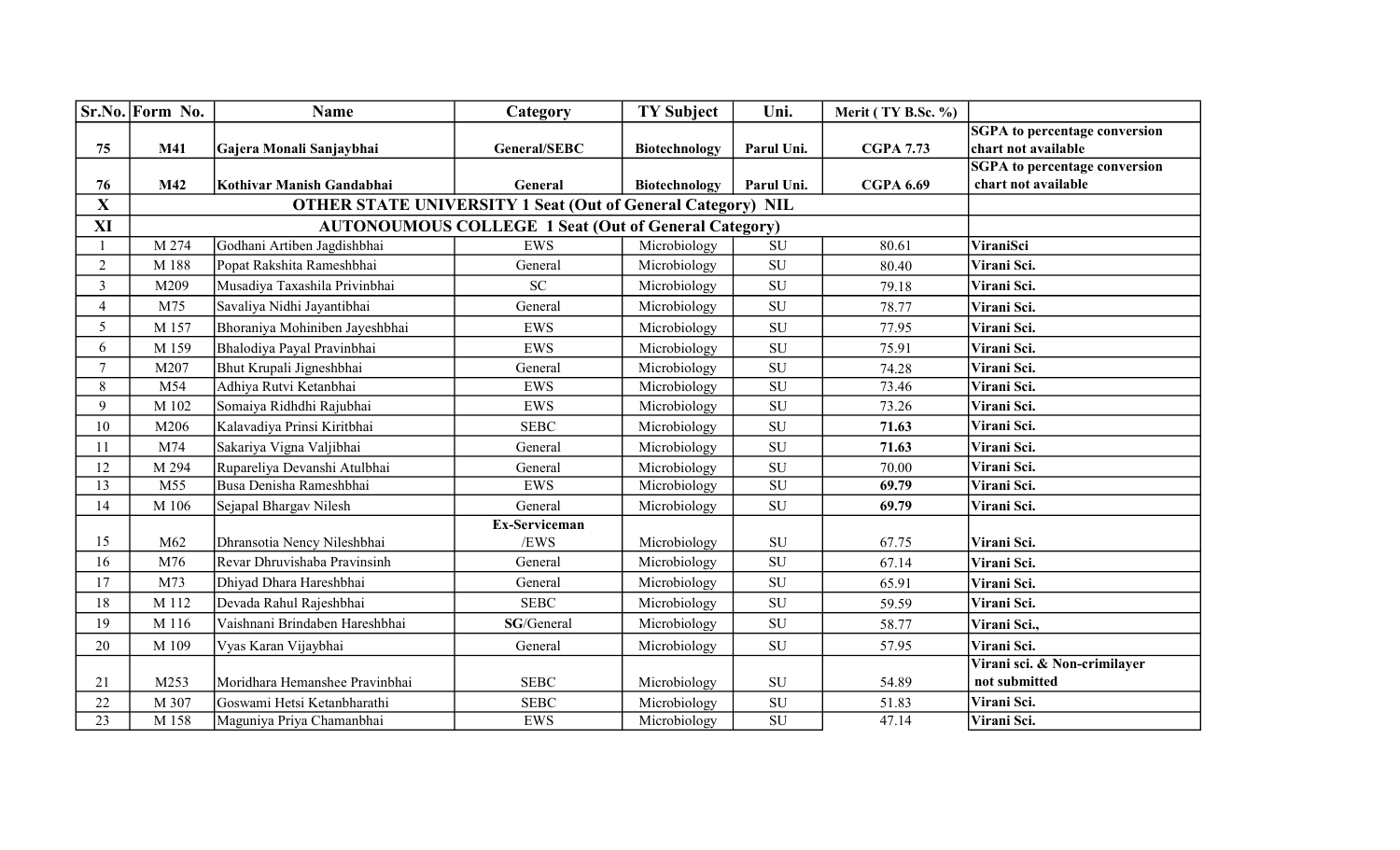|                 | Sr.No. Form No.  | <b>Name</b>                       | Category       | <b>TY Subject</b> | Uni.                | Merit (TY B.Sc. %) |             |
|-----------------|------------------|-----------------------------------|----------------|-------------------|---------------------|--------------------|-------------|
|                 |                  |                                   |                |                   |                     |                    |             |
| 24              | M44              | Ganjani Sagar Kamleshbhai         | General        | B.Voc.            | SU                  | 79.76              | Virani Sci. |
| $\overline{25}$ | M47              | Morjariya Himanshu Jaysukhbhai    | General        | B.Voc.            | $\overline{\bf SU}$ | 72.62              | Virani Sci. |
| $\overline{26}$ | M46              | Patel Radhika Dalsukhbhai         | General        | B.Voc.            | $\overline{\bf SU}$ | 72.38              | Virani Sci. |
| $\overline{27}$ | $\overline{M45}$ | Savaliya Bansi Girishbhai         | General        | B.Voc.            | $\overline{\bf SU}$ | 69.76              | Virani Sci. |
|                 |                  |                                   |                |                   |                     |                    |             |
| XI              |                  |                                   | <b>GENERAL</b> |                   |                     |                    |             |
|                 | M 293            | Ansari Shaheen Samiuddin          | General        | Microbiology      | SU                  | 67.38              |             |
| $\overline{2}$  | M 278            | Sakhareliya Riddhi Jayntibhai     | General        | Microbiology      | SU                  | 65.00              |             |
| $\mathfrak{Z}$  | M90              | Talaviya Riddhiben Mathurbhai     | General        | Microbiology      | ${\rm SU}$          | 64.52              |             |
| $\overline{4}$  | M214             | Badi Gulnaj Abdulrahim            | General        | Microbiology      | ${\rm SU}$          | 64.05              |             |
| 5               | M242             | Satasiya Gopi Vijaybhai           | General        | Microbiology      | SU                  | 63.10              |             |
| 6               | M225             | Lakhani Radhika Rameshbhai        | General        | Microbiology      | ${\rm SU}$          | 62.86              |             |
| $\tau$          | M22              | Mankodi Falak Ojas                | General        | Microbiology      | SU                  | 62.62              |             |
| 8               | M70              | Kanani Khushali Mukeshbhai        | General        | Microbiology      | ${\rm SU}$          | 61.90              |             |
| 9               | M 119            | Dumaniya Parulben Jayeshbhai      | General        | Microbiology      | SU                  | 61.43              |             |
| 10              | M48              | Adhyaru Hetvi Jayeshbhai          | General        | Microbiology      | ${\rm SU}$          | 61.19              |             |
| 11              | M25              | Mehta Heta Nilkanthbhai           | General        | Microbiology      | SU                  | 61.19              |             |
| 12              | M24              | Savaliya Simran Sureshbhai        | General        | Microbiology      | ${\rm SU}$          | 60.95              |             |
| 13              | M 279            | Gajipara Divya Ramjibhai          | General        | Microbiology      | SU                  | 60.95              |             |
| 14              | M 155            | Pandya Khushbu Manishbhai         | General        | Microbiology      | ${\rm SU}$          | 60.71              |             |
| 15              | M 195            | Pandya Vidita Rajeshbhai          | General        | Microbiology      | SU                  | 60.71              |             |
| 16              | M12              | Vadaliya Komal Dineshbhai         | General        | Microbiology      | SU                  | 60.24              |             |
| 17              | M237             | Sarvaiya Namrtaba Yogendrasinh    | General        | Microbiology      | ${\rm SU}$          | 59.52              |             |
| 18              | M11              | Lodariya Janvi Kiritbhai          | General        | Microbiology      | ${\rm SU}$          | 59.29              |             |
| 19              | M39              | Vekariya Bhoomi Mahendrabhai      | General        | Microbiology      | ${\rm SU}$          | 59.29              |             |
| 20              | M91              | Arvadiya Foramkumari Jitendrabhai | General        | Microbiology      | SU                  | 59.29              |             |
| 21              | M 117            | Suchak Bhumika Bipinbhai          | General        | Microbiology      | SU                  | 59.29              |             |
| 22              | M208             | Suchak Priti Dilipbhai            | General        | Microbiology      | SU                  | 59.29              |             |
| 23              | M 130            | Sanandiya Darshanaben Bhanjibhai  | General        | Microbiology      | ${\rm SU}$          | 59.05              |             |
| 24              | M218             | Pachani Juliben Girishbhai        | General        | Microbiology      | ${\rm SU}$          | 58.81              |             |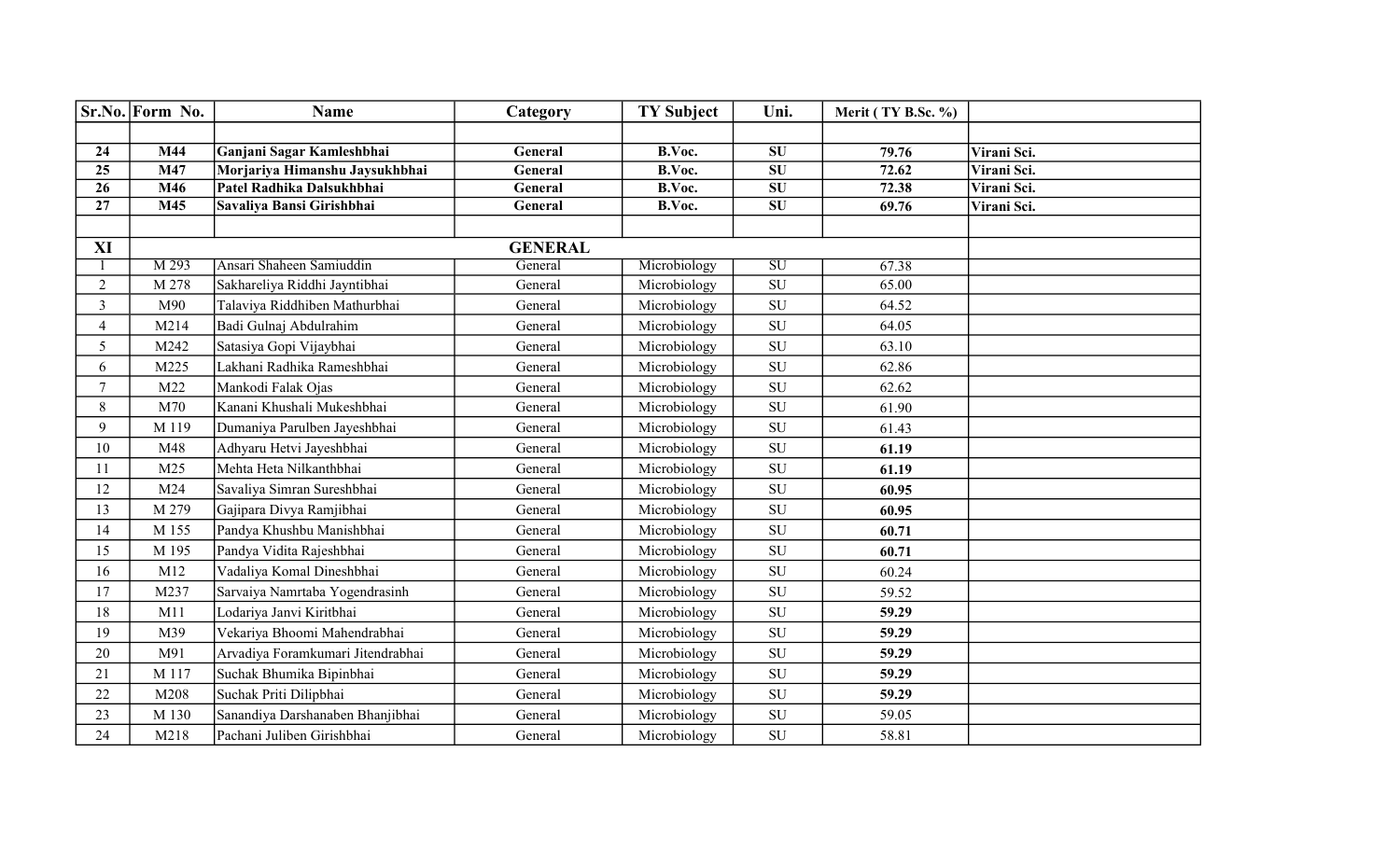|    | Sr.No. Form No. | <b>Name</b>                       | Category   | <b>TY Subject</b> | Uni.       | Merit (TY B.Sc. %) |  |
|----|-----------------|-----------------------------------|------------|-------------------|------------|--------------------|--|
| 25 | M19             | Gevariya Dikshitaben Rajeshbhai   | General    | Microbiology      | SU         | 58.33              |  |
| 26 | M58             | Vanapariya Niral Vinodbhai        | General    | Microbiology      | ${\bf SU}$ | 58.10              |  |
| 27 | M65             | Bhesaniya Shivali Jagdishbhai     | General    | Microbiology      | <b>SU</b>  | 58.10              |  |
| 28 | M 125           | Raval Jalshree Jayeshkumar        | General    | Microbiology      | ${\rm SU}$ | 58.10              |  |
| 29 | M18             | Dhameliya Richa Ashokbhai         | General    | Microbiology      | ${\bf SU}$ | 57.86              |  |
| 30 | M 173           | Jivani Binjalben Rameshbhai       | General    | Microbiology      | SU         | 57.38              |  |
| 31 | M 178           | Bambhroliya Krishna Shantilal     | General    | Microbiology      | SU         | 57.38              |  |
| 32 | M21             | Joshi Pooja Kirankumar            | SG/General | Microbiology      | <b>SU</b>  | 57.14              |  |
| 33 | M 299           | Sagapariya Radhika Vallabhbhai    | General    | Microbiology      | ${\rm SU}$ | 57.14              |  |
| 34 | M 257           | Poshia Hinalkumari Chandrkantbhai | General    | Microbiology      | ${\rm SU}$ | 56.90              |  |
| 35 | M66             | Sureja Chadani Dineshbhai         | General    | Microbiology      | SU         | 56.67              |  |
| 36 | M <sub>2</sub>  | Guna Akshita Chetanbhai           | General    | Microbiology      | ${\rm SU}$ | 56.19              |  |
| 37 | M10             | Kalaria Bhakti Rajnikant          | General    | Microbiology      | <b>SU</b>  | 55.95              |  |
| 38 | M57             | Rajapara Roshniben Jaysukhbhai    | General    | Microbiology      | ${\rm SU}$ | 55.71              |  |
| 39 | M 149           | Raval Hetvi Vijay                 | SG/General | Microbiology      | SU         | 55.71              |  |
| 40 | M 105           | Agola Yukti Shaileshbhai          | General    | Microbiology      | ${\bf SU}$ | 55.48              |  |
| 41 | M 115           | Sangani Tarang Ashwinbhai         | General    | Microbiology      | ${\bf SU}$ | 55.24              |  |
| 42 | M 139           | Pandya Milan Gayatriprasad        | General    | Microbiology      | SU         | 55.24              |  |
| 43 | M 127           | Sardhara Zeenal Sanjaybhai        | General    | Microbiology      | ${\bf SU}$ | 55.00              |  |
| 44 | M93             | Pipariya Dhruti Dayalal           | General    | Microbiology      | SU         | 54.52              |  |
| 45 | M 276           | Hirpara Dhara Ashvinbhai          | General    | Microbiology      | SU         | 54.52              |  |
| 46 | M68             | Bhatt Janki Atulkumar             | General    | Microbiology      | SU         | 53.81              |  |
| 47 | M 183           | Padsala Hiralben Ashokbhai        | General    | Microbiology      | SU         | 53.57              |  |
| 48 | M 277           | Savaliya Sonal Madhubhai          | General    | Microbiology      | SU         | 53.57              |  |
| 49 | M 114           | Vasavada Nishad Nileshkumar       | General    | Microbiology      | <b>SU</b>  | 53.33              |  |
| 50 | M 108           | Dave Bhumi Sureshbhai             | General    | Microbiology      | SU         | 53.10              |  |
| 51 | M63             | Bhimani Hiral Kantibhai           | General    | Microbiology      | ${\bf SU}$ | 52.14              |  |
| 52 | M <sub>23</sub> | Ramani Dikshita Jaysukhbhai       | General    | Microbiology      | SU         | 50.48              |  |
| 53 | M59             | Akabari Nikitaben Dineshbhai      | General    | Microbiology      | ${\rm SU}$ | 50.48              |  |
| 54 | M 165           | Serasiya Harvi Jayantibhai        | General    | Microbiology      | SU         | 50.48              |  |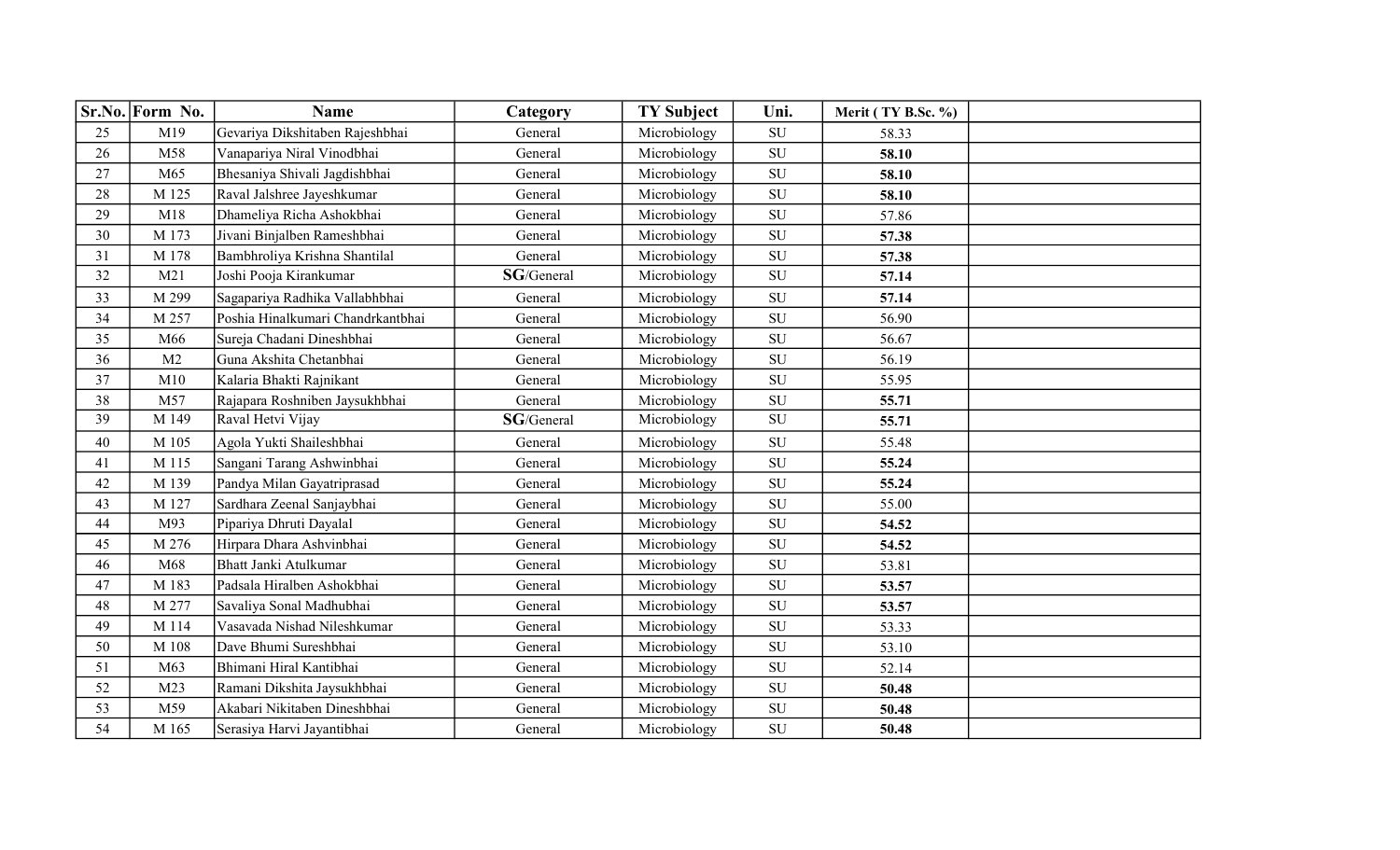|        | Sr.No. Form No. | <b>Name</b>                       | Category      | <b>TY Subject</b> | Uni.       | Merit (TY B.Sc. %) |  |
|--------|-----------------|-----------------------------------|---------------|-------------------|------------|--------------------|--|
| 55     | M 256           | Jasani Sneha Bharatbhai           | General       | Microbiology      | SU         | 50.24              |  |
| 56     | M <sub>4</sub>  | Senjaliya Dhruviben Dineshkumar   | General       | Microbiology      | ${\rm SU}$ | 50.00              |  |
| 57     | M 107           | Vadodariya Ritu Atulbhai          | General       | Microbiology      | SU         | 49.29              |  |
| 58     | M15             | Sorathiya Shreyanshi Arvindbhai   | General       | Microbiology      | SU         | 49.05              |  |
| 59     | M67             | Chabhadiya Meghna Rameshbhai      | General       | Microbiology      | ${\rm SU}$ | 49.05              |  |
| 60     | M249            | Vinchhi Seema Ashwinbhai          | General       | Microbiology      | SU         | 49.05              |  |
| 61     | M 182           | Dave Vishwa Maheshkumar           | General       | Microbiology      | SU         | 48.81              |  |
| 62     | M 129           | Viroja Yutiben Pankajbhai         | General       | Microbiology      | ${\bf SU}$ | 48.57              |  |
| 63     | M247            | Raymagiya Upasna Kiritbhai        | General       | Microbiology      | SU         | 48.57              |  |
| 64     | M 154           | Rathod Chandani Rajeshbhai        | General       | Microbiology      | ${\rm SU}$ | 48.33              |  |
| 65     | M 175           | Dhaduk Bansi Parsotambhai         | General       | Microbiology      | ${\rm SU}$ | 48.33              |  |
| 66     | M241            | Ashara Dharaben Pradipbhai        | General       | Microbiology      | SU         | 47.86              |  |
| 67     | M 140           | Padsumbiya Mehulkumar Gordhanbhai | General       | Microbiology      | SU         | 47.38              |  |
| 68     | M216            | Patel Khushbu Vasantbhai          | General       | Microbiology      | <b>SU</b>  | 47.38              |  |
| 69     | M 291           | Jasapara Vismay Sudip             | General       | Microbiology      | SU         | 47.38              |  |
| $70\,$ | M 95            | Koringa Priti Dineshbhai          | General       | Microbiology      | ${\rm SU}$ | 47.14              |  |
| 71     | M 147           | Vora Namrata Rasikbhai            | General       | Microbiology      | <b>SU</b>  | 46.43              |  |
| $72\,$ | M <sub>3</sub>  | Marsonia Amish Jitendrabhai       | General       | Microbiology      | ${\rm SU}$ | 46.19              |  |
| 73     | M 118           | Bhanderi Heena Gordhanbhai        | General       | Microbiology      | SU         | 46.19              |  |
| 74     | M40             | Vekariya Pooja Maheshbhai         | General       | Microbiology      | ${\rm SU}$ | 45.95              |  |
|        |                 |                                   | Ex-Serviceman |                   |            |                    |  |
| 75     | M 146           | Solanki Khushaliba Dilubha        | /General      | Microbiology      | ${\rm SU}$ | 45.71              |  |
| 76     | M94             | Pipaliya Dhara Bharatbhai         | General       | Microbiology      | ${\rm SU}$ | 45.48              |  |
| $77\,$ | M6              | Koya Tanmay Chetan                | General       | Microbiology      | <b>SU</b>  | 45.24              |  |
| $78\,$ | M 150           | Shah Hardi Hiteshbhai             | General       | Microbiology      | SU         | 45.24              |  |
| 79     | M17             | Bhuva Charmiben Pravinbhai        | General       | Microbiology      | ${\rm SU}$ | 44.52              |  |
| 80     | M16             | Korat Bansi Ghanshyambhai         | General       | Microbiology      | ${\rm SU}$ | 44.29              |  |
| 81     | M56             | Pandya Drashti Rajeshbhai         | General       | Microbiology      | SU         | 44.29              |  |